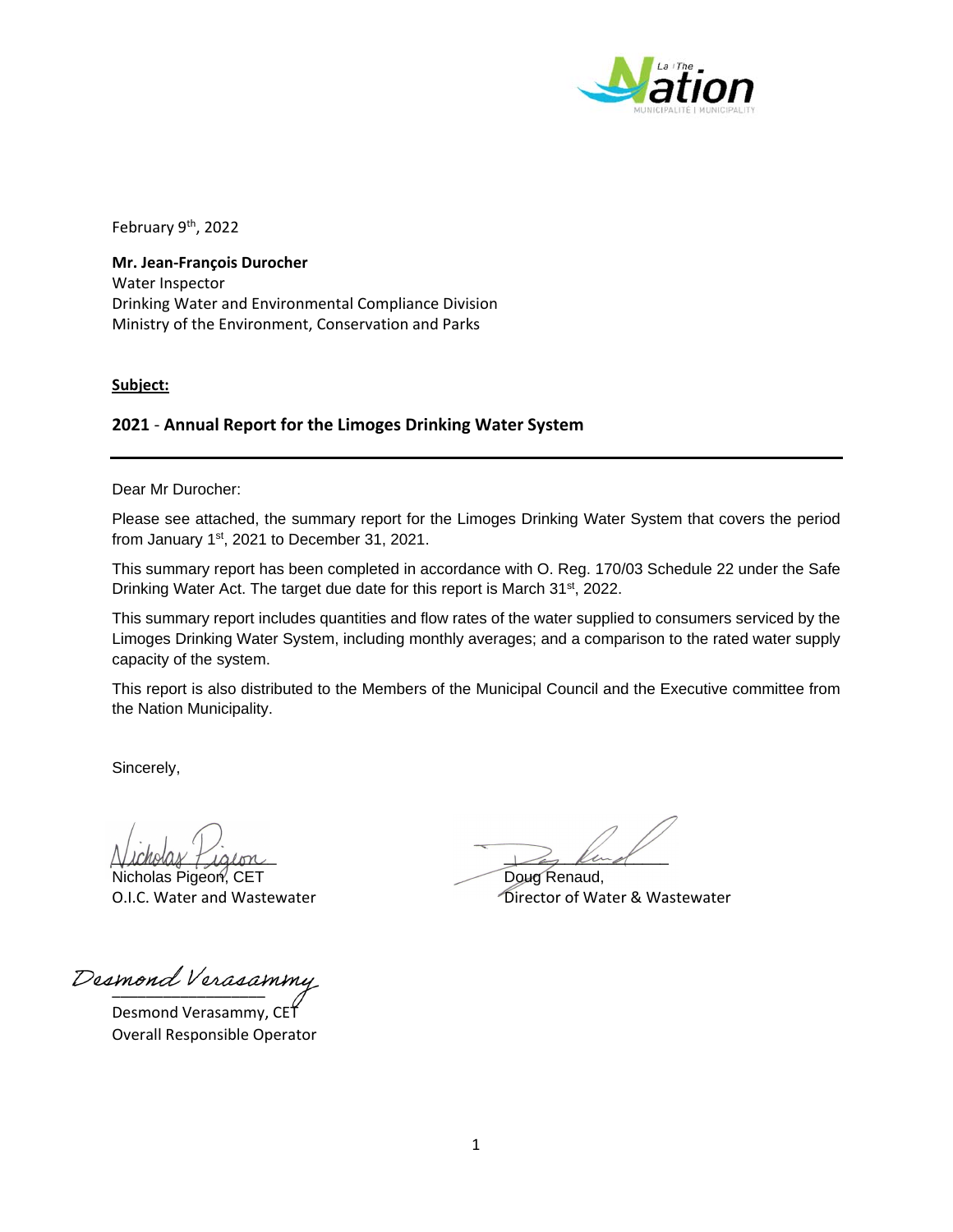## *In the preparation of this summary Report, we have complied with the following requirements:*

- List the requirements of the Act, the Regulations, the Systems Approval, Drinking Water Works Permit, Municipal Drinking Water License, and any orders applicable to the system that were not met at any time during the period covered by the report;
- For each requirement referred to in clause (a) that was not met, specify the duration of the failure and the measurements that were taken to correct the failure;
- A summary of the quantities and flow rates of the water supplied during the period covered by the report, including monthly average and maximum daily flows;
- A comparison of the summary referred to in paragraph 1 to the rated capacity and flow rates approved in the system approval, drinking water works permit, or municipal drinking water license, or if the system is receiving all of its water from another system under an agreement pursuant to subsection 5 (4), to the flow rates specified in the written agreement.

## *Comparison:*

During the period of January 1, 2021 to December 31, 2021:

- The maximum daily flow to the distribution system was 1583 m<sup>3</sup>/day. This occurred in May, and it represented 76% of the rated capacity of 2080 m<sup>3</sup>/day.
- The maximum daily flow from the wells was 1906 m<sup>3</sup>/day. This occurred in August, and it represented 92% of the rated capacity. In accordance with our PTTW # 1106‐968LAR, the maximum rated flow from the wells is 24.1 L/sec or 2080 m<sup>3</sup>/day.
- The average daily distribution flow was 1008  $\text{m}^3/\text{day}$ .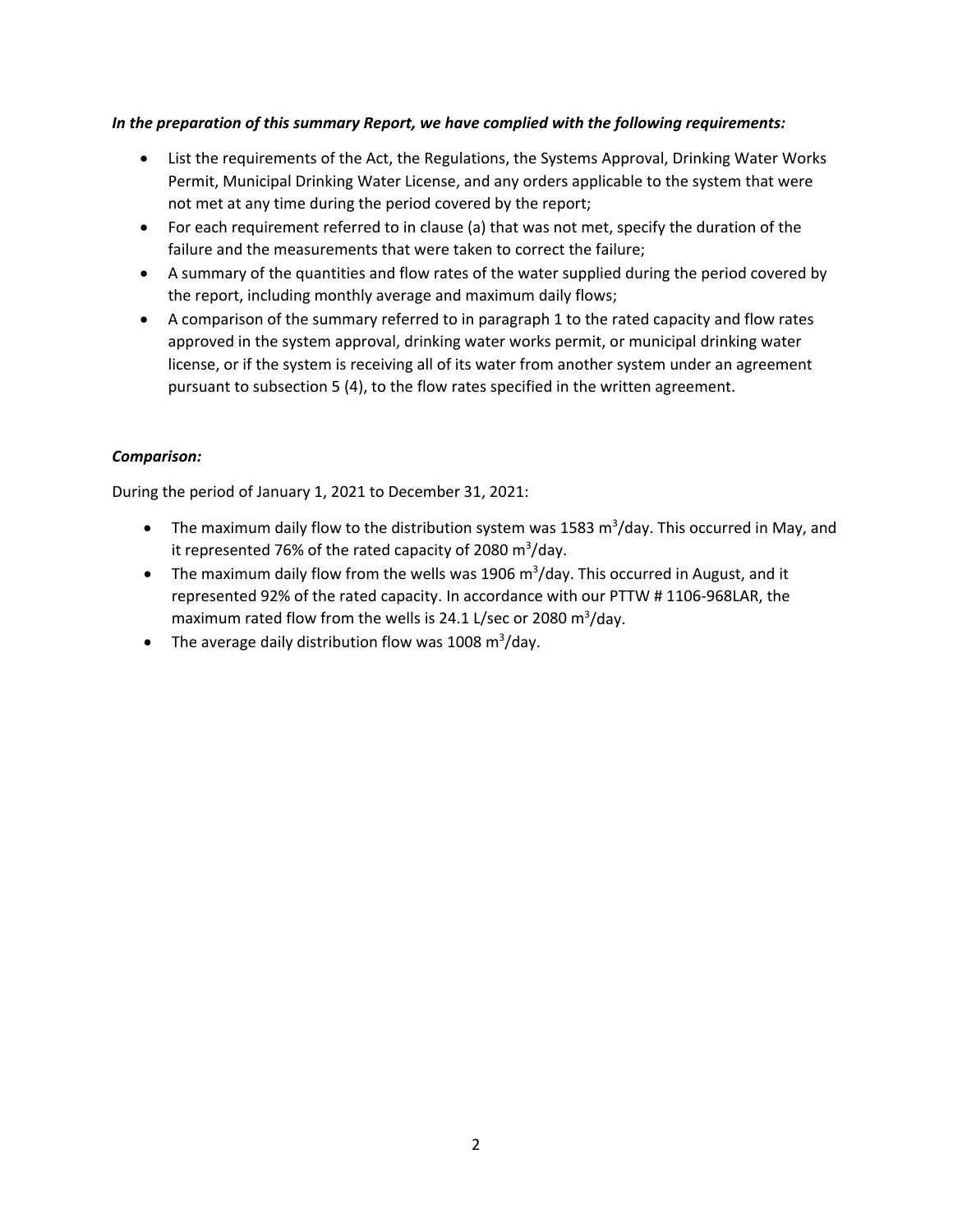

# *Drinking ‐ Water Systems Regulation O. Reg.170/03*

## **System Information**

| <b>Drinking Water System Name:</b>     | Limoges Water Treatment Plant              |
|----------------------------------------|--------------------------------------------|
| <b>Drinking Water System Number:</b>   | 260006841                                  |
| Drinking Water System Owner:           | The Corporation of the Nation Municipality |
| <b>Operathing Authority:</b>           | The Nation Municipality                    |
| <b>Drinking Water System Category:</b> | Large Municipal Residential                |
| Period being reported:                 | Jan. 1 to Dec. 31, 2021                    |

**Does your Drinking‐Water System serve more than 10 000 people? Yes ( ) No ( X )**

**Is your annual report available to the public at no charge on a web site on the internet? Yes ( X ) No ( )**

### **Summary Report (170/03 Schedule 22) will be available for inspection at:**

| <b>Municipal Office</b>                    |  |
|--------------------------------------------|--|
| The Corporation of the Nation municipality |  |
| 958 Route 500 West                         |  |
| Casselman, ON                              |  |
| K0A1M0                                     |  |

**List all Drinking‐Water System, which receive all of their drinking water from your system:**

| Drinking Water System Name | Drinking Water System Number |  |  |
|----------------------------|------------------------------|--|--|
| <b>ILe Baron Estate</b>    | N/A                          |  |  |

**Yes ( X ) No ( ) Did you provide a copy of your annual report to all Drinking Water System owners that are connected to you and to whom you provide all of its drinking water?**

Limoges Drinking Water System Ontario Regulation 170/03, Section 11 Annual Report 2021

**3**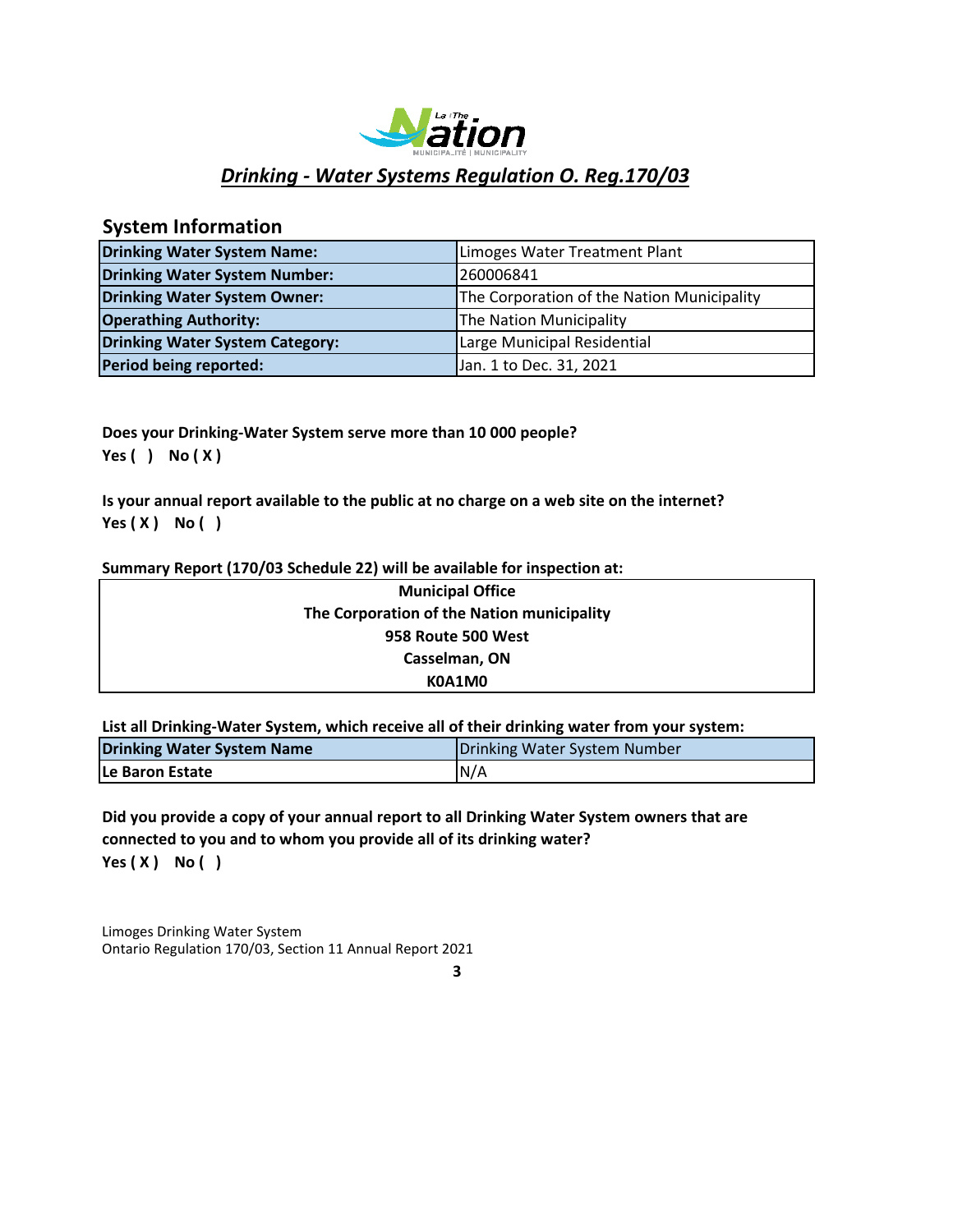**Indicate how you notified system users that your annual report is available, and is free of charge.**

#### **( X ) Public access / Notice via the web**

( ) Public access / notice via government Office

( ) Public access / notice via a newspaper

( ) Public access / notice via Public Request

( ) Public access / notice via a Public Library

) Public access / notice via another method

#### **Describe your Drinking Water System**

The Limoges water treatment plant was designed as a GUDI Treatment System. It is operated as a GUDI System; treating groundwater that has the potential of being influenced by surface water. The treatment uses a conventional process; chemically assisted filtration followed by disinfection. The plant has a rated capacity of 2080 m3/day; services the Village of Limoges, the Community of Forest Park, Le Baron Estate, and the Ben Tardif Trailer Park. Raw water is supplied from two production wells; delivered via a five km watermain into an aeration basin at the water treatment plant. Further treatment is achieved in sequence by chemical oxidation and a dual train chemically assisted filtration process. Primary disinfection is achieved by chlorination followed by chloramination for secondary disinfection. Treated water is stored in two onsite water storage towers and then pumped into the distribution system. All processes are fully automated and monitored using a SCADA System. Operators perform routine monitoring, and maintain operation and production records of the groundwater supply wells, the plant and treatment processes, and the distribution systems. The Operators also conduct water quality sampling and testing, and system maintenance.

The Chemical feed systems consist of chemical pumps, storage tanks, piping and associated appurtances to deliver treatment chemicals inluding potassium permanganate, Alum, Polyelectrolyte, Sodium Hypochlorite and Ammonium Sulphate.

#### **List all water treatment chemicals used over this reporting period**

| <b>Chemical Name</b>   | Supplier                 |
|------------------------|--------------------------|
| Potassium Permanganate | <b>Brenntag</b>          |
| PAX-XL6                | Kemira                   |
| Polyelectrolyte        | Northland Chemicals Inc. |
| Sodium Hypochlorite    | Brenntag                 |
| Ammonium Sulfate       | Brenntag                 |

#### **Were any significant expenses incurred to?**

( ) Install required equipment

**( X ) Repair required equipment**

( ) Replace required equipment

Limoges Drinking Water System Ontario Regulation 170/03, Section 11 Annual Report 2021

**4**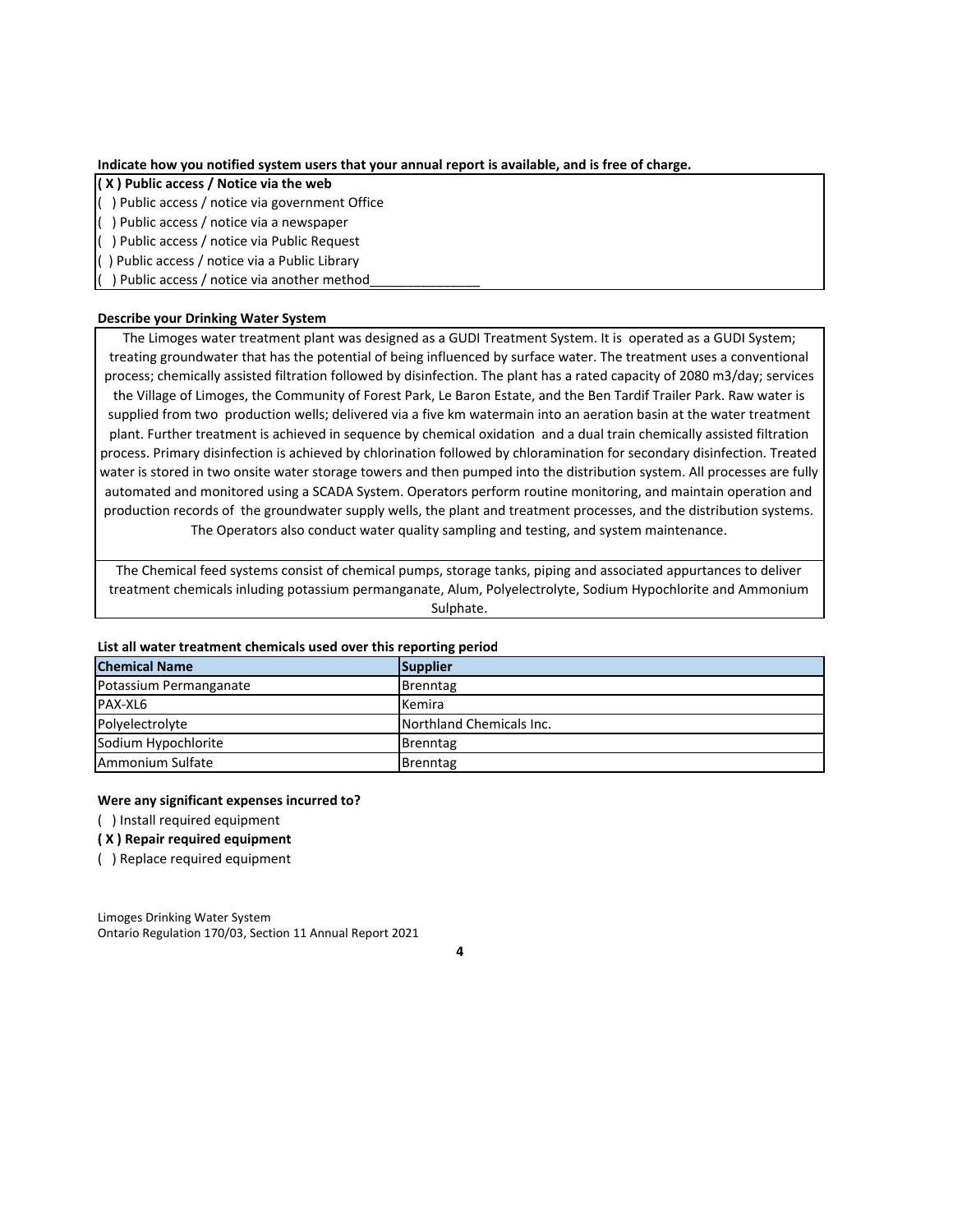**Please provide a brief description and a breakdown of monetary expenses incurred**

| <b>Calibration of Flow meter</b>         | 2,000.00  |
|------------------------------------------|-----------|
| <b>Hydrant inspection &amp; Flushing</b> | 5,000.00  |
| Replaced polymer pump #1                 | 5,500.00  |
| Calibration of analysers and instruments | 1,200.00  |
| Replaced both chlorine dosage pumps      | 11,000.00 |
|                                          |           |

**Provide details on the notices submitted in accordance with subsection 18(1) of the Safe Drinking Water Act or section 16‐4 of schedule 16 of O.Reg.170/03 and reported to Spill Action Centre.**

| <b>Incident Date</b> | Parameter                                                                                                        | <b>Result</b> |     | Unit of Measure   Corrective Action                                                                                                                                     | <b>Corrective</b><br><b>Action Date</b> |
|----------------------|------------------------------------------------------------------------------------------------------------------|---------------|-----|-------------------------------------------------------------------------------------------------------------------------------------------------------------------------|-----------------------------------------|
| 2021-07-13           | other<br>observations: low<br>pressure in<br>distribution<br>system caused by<br>Generator/SCADA<br>programming. | $20$          | psi | prev. Boil water<br>advisory & flushed all<br>dead ends of<br>distribution system,<br>took DPD test, took<br>turbidity test, took 5<br>samples to lab, all<br>negative. | 2021-07-15                              |

**Microbiological testing done under the Schedule 10, 11 or 12 of Regulation 170/03, during this reporting period.**

|                     | Number of<br>samples | Range of E.Coli<br><b>Or Fecal Results</b><br>$(min#)$ - $(max#)$ | <b>Range of Total</b><br><b>Number of HPC</b><br><b>Coliform Results</b><br>samples<br>(min#)-(max#) |     | Range of HPC<br><b>Results</b><br>$(min#)$ - $(max#)$ |
|---------------------|----------------------|-------------------------------------------------------------------|------------------------------------------------------------------------------------------------------|-----|-------------------------------------------------------|
|                     |                      |                                                                   |                                                                                                      |     |                                                       |
| Raw Well #1         | 52                   | $0 - 0$                                                           | $0 - 0$                                                                                              | N/A | N/A                                                   |
| Raw Well #2         | 52                   | $0 - 0$                                                           | $0 - 3$                                                                                              | N/A | N/A                                                   |
| <b>Treated</b>      | 52                   | $0 - 0$                                                           | $0 - 0$                                                                                              | 52  | $0 - 2$                                               |
| <b>Distribution</b> | 208                  | $0 - 0$                                                           | $0 - 0$                                                                                              | 52  | $0 - 10$                                              |

**Operational testing done under Schedule 7, 8 or 9 of Regulation 170/03 during the period covered by this Annual Report.**

|                                      | <b>Number of Grab</b> |                     |                                                   |
|--------------------------------------|-----------------------|---------------------|---------------------------------------------------|
|                                      | samples               |                     | Range of Results For continuous monitors use 8760 |
|                                      |                       | $(min#)$ - $(max#)$ | as the number of samples.                         |
| Turbidity (Raw W1)                   | 25                    | $(5.50) - (19.10)$  |                                                   |
| Turbidity (Raw W2)                   | 25                    | $(0,30) - (2.24)$   |                                                   |
| <b>Chlorine Combined Dist. Syst.</b> | 8760                  | $(1.27) - (2.68)$   |                                                   |
| Turbidity (Treated water)            | 8760                  | $(0.04) - (0.55)$   |                                                   |
| .<br>. .                             | $\cdots$<br>          | $\cdots$            | .<br>.                                            |

**Note: Record the unit of measure if it is not milligrams per liter. \*Average per day of combine chlorine in distribution system**

Limoges Drinking Water System Ontario Regulation 170/03, Section 11 Annual Report 2021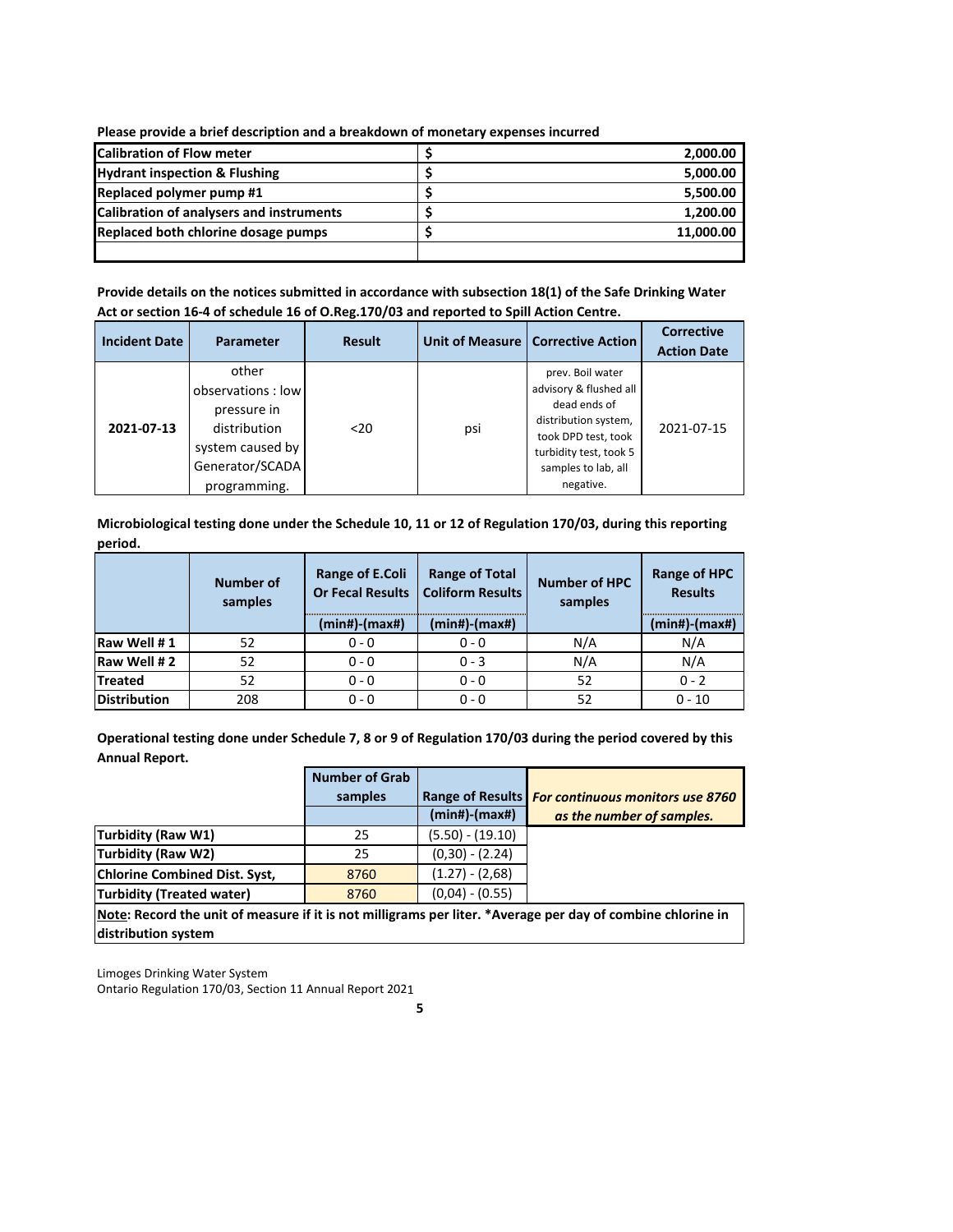**Summary of additional testing and sampling carried out in accordance with the requirement of an approval, order or other legal instrument.**

| Date of Legal instrument issued | <b>Parameter</b> | Date Sampled | <b>Result</b> | Unit of<br><b>Measure</b> |
|---------------------------------|------------------|--------------|---------------|---------------------------|
| N/A                             |                  |              |               |                           |

**Summary of Inorganic parameters tested during this reporting period or the most recent sample results**

| <b>Parameter</b> | Sample date           | <b>Result value</b><br>(mg/L) | Limit (mg/L)                       | <b>Exceedance</b> |
|------------------|-----------------------|-------------------------------|------------------------------------|-------------------|
| <b>Antimony</b>  | 21-Apr-21             | < 0.0001                      | 0.006                              | No                |
| Arsenic          | 21-Apr-21             | < 0.0001                      | 0.01                               | <b>No</b>         |
| <b>Barium</b>    | 2021 RAA              | 0.620                         |                                    | <b>HalfMac</b>    |
| <b>Boron</b>     | 21-Apr-21             | 0.059                         | 5                                  | <b>No</b>         |
| <b>Cadmium</b>   | 21-Apr-21             | < 0.000015                    | 0.005                              | No                |
| Chromium         | 21-Apr-21             | < 0.002                       | 0.05                               | No                |
| <b>Fluoride</b>  | to be sampled in 2024 |                               | 1.5                                |                   |
| <b>Mercury</b>   | 21-Apr-21             | < 0.00002                     | 0.001                              | No                |
| <b>Selenium</b>  | 21-Apr-21             | < 0.001                       | 0.05                               | No                |
| Sodium           | to be sampled in 2024 |                               | Health >20 reportable (Limit: 200) |                   |
| Uranium          | 28-Apr-20             | < 0.00005                     | 0.02                               | No                |
| <b>Nitrite</b>   | <b>2021 RAA</b>       | < 0.1                         |                                    | No                |
| <b>Nitrate</b>   | <b>2021 RAA</b>       | 0.3                           | 10                                 | No                |

## **Summary of Lead testing under Schedule 15.1 during this reporting period**

| <b>Location Type</b> | <b>Number of</b><br>samples | Limit              | Range of Lead Results (mg/L)<br>$(min #) - (max #)$ |        | <b>Number of</b><br><b>Exceedance</b> |
|----------------------|-----------------------------|--------------------|-----------------------------------------------------|--------|---------------------------------------|
| <b>Plumbing</b>      | N/A                         |                    |                                                     |        | N/A                                   |
| <b>Distribution</b>  |                             | $0.1 \text{ mg/L}$ | < 0.00003                                           | 0.0001 | <b>No</b>                             |
| <b>Alkalinity</b>    |                             |                    | 216                                                 | 253    | N/A                                   |
| pH                   |                             |                    | $(8.04 - 8.21)$                                     |        | <b>No</b>                             |

Limoges Drinking Water System Ontario Regulation 170/03, Section 11 Annual Report 2021

**6**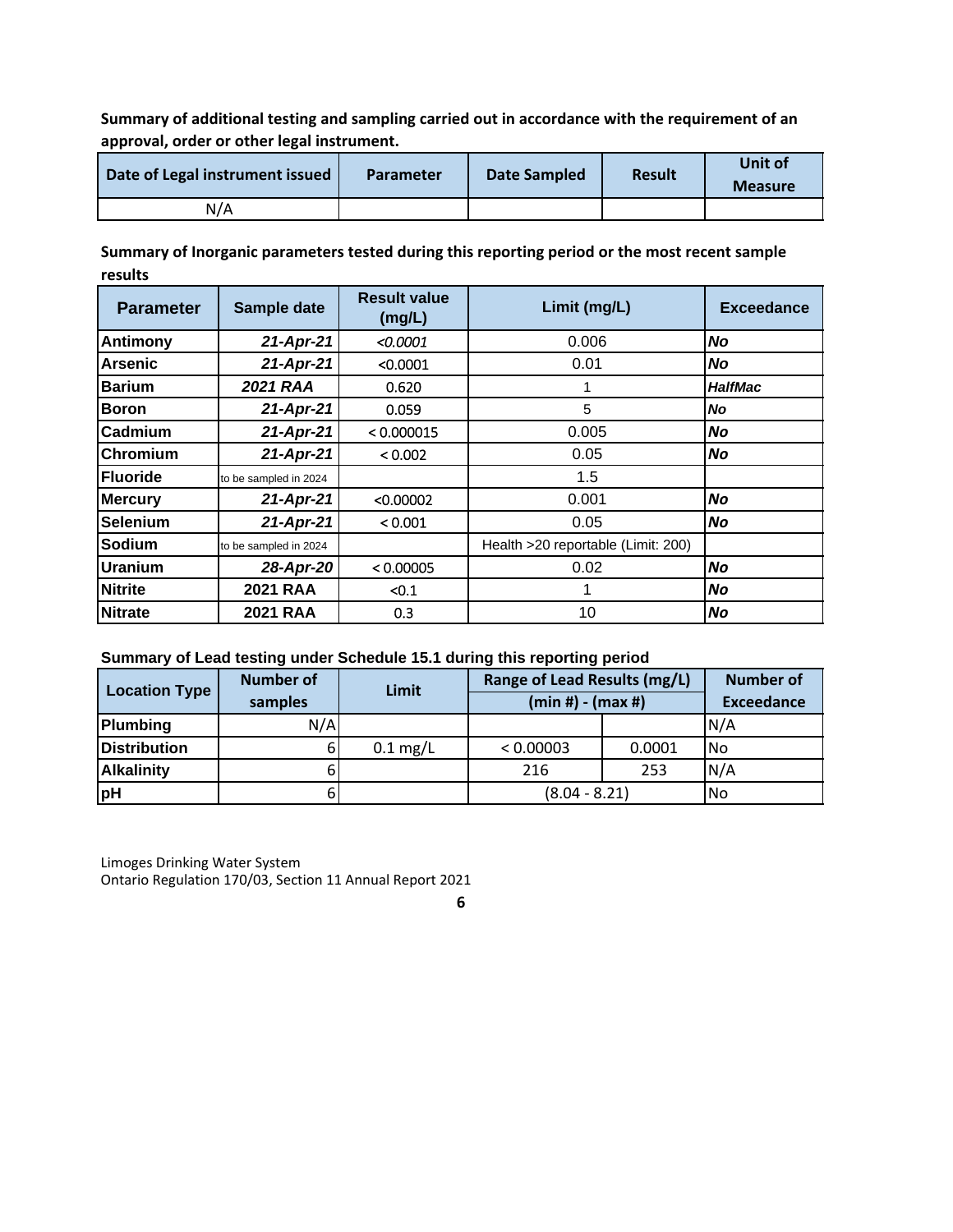| <b>Parameter</b>                          | Sample date | <b>Result value</b><br>(ua/L) | <b>Conversion in</b><br>ma/L | Limit (mg/L) | <b>Exceedance</b> |
|-------------------------------------------|-------------|-------------------------------|------------------------------|--------------|-------------------|
| Alachlor                                  | 2021-04-21  | 0.3                           | 0.0003                       | $0.005$ mg/L | no                |
| Atrazine + N-dealkylated metobolites      | 2021-04-21  | 0.5                           | 0.0005                       | 0.005 mg/L   | no                |
| Azinphos-methyl                           | 2021-04-21  | 1                             | 0.0010                       | $0.02$ mg/L  | no                |
| Benzene                                   | 2021-04-21  | 0.5                           | 0.0005                       | $0.001$ mg/L | no                |
| Benzo(a)pyrene                            | 2021-04-21  | 0.006                         | 0.0000                       | 0.00001 mg/L | no                |
| Bromoxynil                                | 2021-04-21  | 0.5                           | 0.0005                       | $0.005$ mg/L | no                |
| Carbaryl                                  | 2021-04-21  | 3                             | 0.0030                       | $0.09$ mg/L  | no                |
| Carbofuran                                | 2021-04-21  | $\mathbf{1}$                  | 0.0010                       | 0.09 mg/L    | no                |
| Carbon Tetrachloride                      | 2021-04-21  | 0.2                           | 0.0002                       | $0.002$ mg/L | no                |
| Chlorpyfiros                              | 2021-04-21  | 0.5                           | 0.0005                       | $0.09$ mg/L  | no                |
| Diazinon                                  | 2021-04-21  | 1                             | 0.0010                       | $0.02$ mg/L  | no                |
| Dicamba                                   | 2021-04-21  | 10                            | 0.0100                       | $0.12$ mg/L  | no                |
| 1.2-Dichlorobenzene                       | 2021-04-21  | 0.5                           | 0.0005                       | $0.2$ mg/L   | no                |
| 1.4-Dichlorobenzene                       | 2021-04-21  | 0.5                           | 0.0005                       | 0.005 mg/L   | no                |
| 1,2-Dichloroethane                        | 2021-04-21  | 0.5                           | 0.0005                       | 0.005 mg/L   | no                |
| 1,1-Dichloroethylene (vinyldene chloride) | 2021-04-21  | 0.5                           | 0.0005                       | $0.014$ mg/L | no                |
| Dichloromethane                           | 2021-04-21  | 5                             | 0.0050                       | $0.05$ mg/L  | no                |
| 2-4 Dichlorophenol                        | 2021-04-21  | 0.2                           | 0.0002                       | $0.9$ mgL    | no                |
| 2,4-Dichlorophenoxy acetic acid (2,4-D)   | 2021-04-21  | 10                            | 0.0100                       | $0.1$ mg/L   | no                |
| Diclofop-methyl                           | 2021-04-21  | 0.9                           | 0.0009                       | 0.009 mg/L   | no                |
| Dimethoate                                | 2021-04-21  | $\mathbf{1}$                  | 0.0010                       | $0.02$ mg/L  | no                |
| Diquat                                    | 2021-04-21  | 5                             | 0.0050                       | $0.07$ mg/L  | no                |
| Diuron                                    | 2021-04-21  | 5                             | 0.0050                       | $0.15$ mg/L  | no                |
| Glyphosate                                | 2021-04-21  | 25                            | 0.0250                       | $0.28$ mg/L  | no                |
| Malathion                                 | 2021-04-21  | 5                             | 0.0050                       | $0.19$ mg/L  | no                |
| 2-Methyl-4-chlorophenoxyacetic acid (MCP  | 2021-04-21  | 10                            | 0.0100                       | $0.1$ mg/L   | no                |
| Metholachlor                              | 2021-04-21  | 3                             | 0.0030                       | $0.05$ mg/L  | no                |
| Metribuzin                                | 2021-04-21  | 3                             | 0.0030                       | $0.08$ mg/L  | no                |
| Monochlorobenzene                         | 2021-04-21  | 0.5                           | 0.0005                       | $0.08$ mg/L  | no                |
| Paraquat                                  | 2021-04-21  | 1                             | 0.0010                       | $0.01$ mg/L  | no                |
| Pentachlorophenol                         | 2021-04-21  | 0.2                           | 0.0002                       | $0.06$ mg/L  | no                |
| Phorate                                   | 2021-04-21  | 0.3                           | 0.0003                       | $0.002$ mg/L | no                |
| Picloram                                  | 2021-04-21  | 15                            | 0.0150                       | $0.19$ mg/L  | no                |

|  |  | Summary of Organic parameters sampled during this reporting period or the most recent sample results |
|--|--|------------------------------------------------------------------------------------------------------|
|--|--|------------------------------------------------------------------------------------------------------|

Limoges Drinking Water System

Ontario Regulation 170/03, Section 11 Annual Report 2021